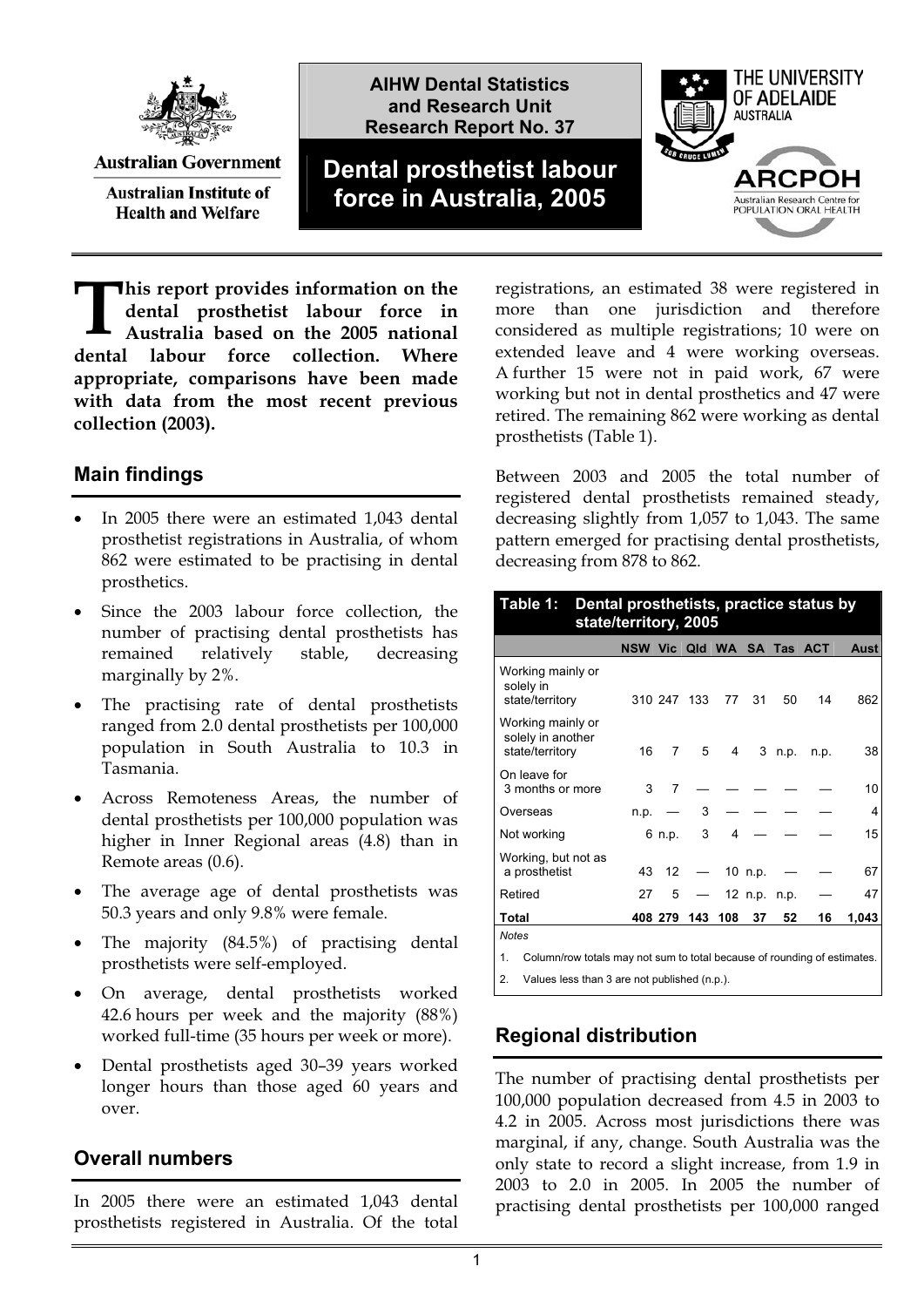from 2.0 in South Australia to 10.3 in Ta smania . (Figure 1)



Practising dental prosthetists per 100,000 population also varied by Remoteness Areas. In 2005 the number of practising dental prosthetists per 100,000 population ranged from 0.6 in Remote areas to 4.8 in Inner Regional areas. Between 2003 and 2005 there were decreases in practising rates in Major Cities from 4.7 to 4.4, and in Remote regions from 1.2 to 0.6. There was no change in the remaining regions (Figure 2).



## **Demographic characteristics**

Dental prosthetics remains a predominantly male profession with females comprising only 9.8% of all practising dental prosthetists. Between 2003 and 2005 there was a marginal increase

(0.9 percentage points) in the percentage of female dental prosthetists.

In 2005 the average age of dental prosthetists was 50.3 years, a slight increase from 49.0 years in 2003. On average, males were older than females, a trend that was consistent across jurisdictions.

in the 40–49 years age group, making up over one-third (39.7%) of all practising dental prosthetists. The smallest percentage was in the youngest age group, 20–29 years (Table 2). The largest percentage of dental prosthetists was

| Table 2:<br>Practising dental prosthetists by age<br>group and state/territory, 2005 |                     |            |      |                   |           |      |            |      |
|--------------------------------------------------------------------------------------|---------------------|------------|------|-------------------|-----------|------|------------|------|
| Age<br>group<br>(years)                                                              | <b>NSW</b>          | <b>Vic</b> | Qld  | <b>WA</b>         | <b>SA</b> | Tas  | <b>ACT</b> | Aust |
| $20 - 29$                                                                            | 6                   | n.p.       |      |                   | n.p.      |      |            | 10   |
| $30 - 39$                                                                            | 50                  | 26         | 8    | 12                | n.p.      | 9    |            | 106  |
| $40 - 49$                                                                            | 122                 | 99         | 52   | 37                | 9         | 18   | 5          | 342  |
| $50 - 59$                                                                            | 84                  | 80         | 43   | 16                | 12        | 16   | 6          | 258  |
| $60+$                                                                                | 48                  | 41         | 29   | 12                | 6         | 6    | 3          | 146  |
| <b>Total</b>                                                                         | 310                 | 247        | 133  | 77                | 31        | 50   | 14         | 862  |
|                                                                                      |                     |            |      | Percentage female |           |      |            |      |
| Female                                                                               | 11.9                | 8.3        | 7.9  | 10.5              | 5.0       | 14.3 |            | 9.8  |
|                                                                                      | Average age (years) |            |      |                   |           |      |            |      |
| <b>Males</b>                                                                         | 49.6                | 51.0       | 52.3 | 50.7              | 54.6      | 48.7 | 55.1       | 50.8 |
| <b>Females</b>                                                                       | 46.5                | 43.8       | 51.3 | 42.5              | 35.0      | 45.1 |            | 45.7 |
| <b>Persons</b>                                                                       | 49.2                | 50.4       | 52.2 | 49.8              | 53.6      | 48.2 | 55.1       | 50.3 |
| <b>Notes</b>                                                                         |                     |            |      |                   |           |      |            |      |
| 1<br>Column/row totals may not sum to total because of rounding of estimates         |                     |            |      |                   |           |      |            |      |

1. Column/row totals may not sum to total because of rounding of estimates.

Values less than 3 are not published (n.p.).

Between 2003 and 2005 there was a slight shift towards an older age distribution, as indicated by an 50–59 years and 60 years and over (Figure 3). increase in percentage in the two older age groups,

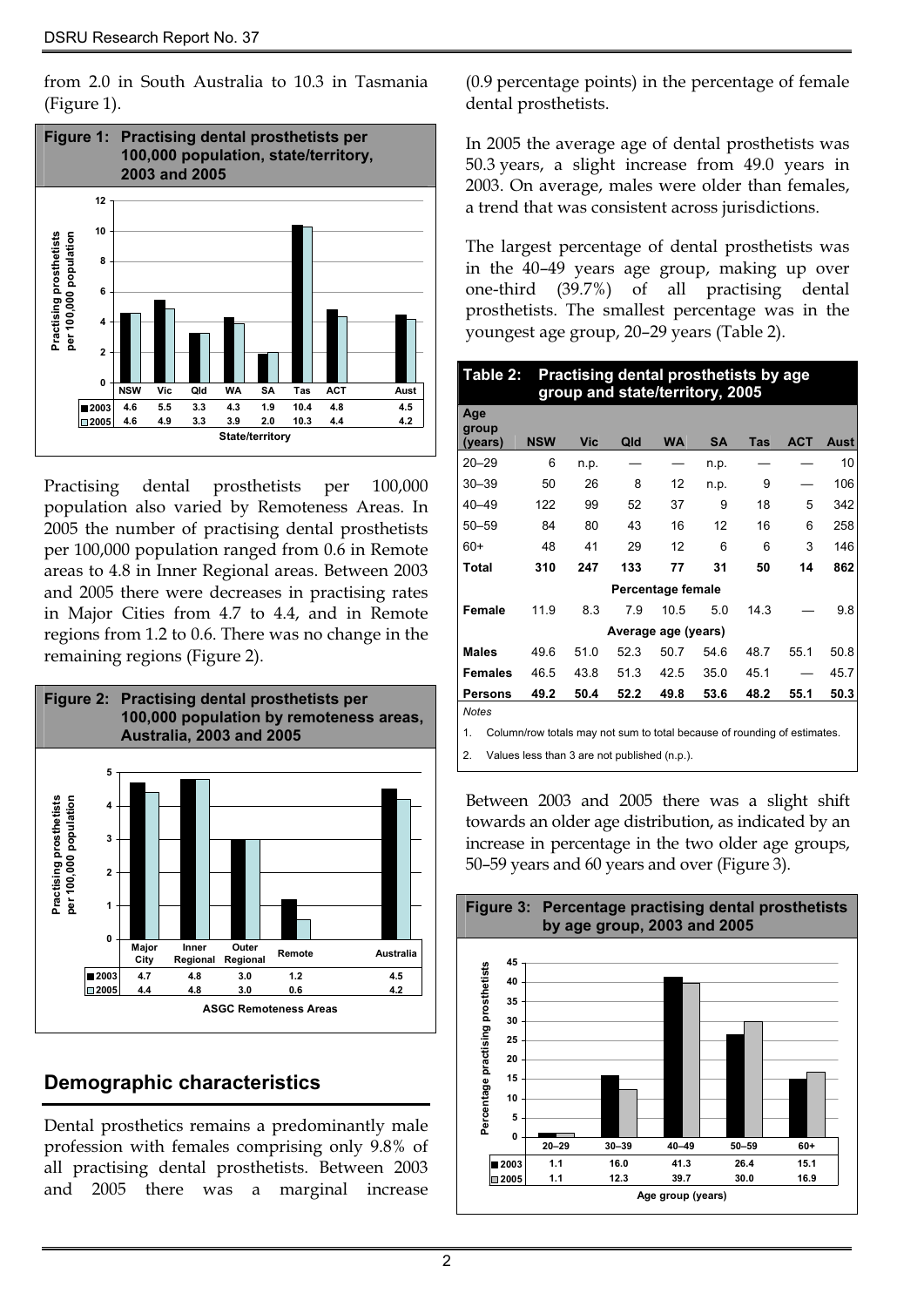#### **Practice characteristics**

In 2005 the majority (84.5%) of practising dental prosthetists were self-employed, 7.4% worked in a government clinic or laboratory and 4.0% were employed in private practice. Overall, 89.8% of dental prosthetists worked in the private sector, a marginal decrease from 91.8% in 2003 (Table 3).

| Table 3:<br>Number of practising dental prosthetists,<br>practice type by state/territory, 2005 |            |             |            |            |    |               |      |                 |      |
|-------------------------------------------------------------------------------------------------|------------|-------------|------------|------------|----|---------------|------|-----------------|------|
|                                                                                                 |            |             |            |            |    |               |      |                 | Per  |
|                                                                                                 | <b>NSW</b> |             |            | Vic Qld WA |    | <b>SA Tas</b> |      | <b>ACT Aust</b> | cent |
| Self-employed                                                                                   |            | 263 213 105 |            | 73         | 25 | 37            | 13   | 729             | 84.5 |
| Employee in<br>private practice                                                                 | 8          | 10          |            | 4 n.p.     | 6  | 4             |      | 34              | 4.0  |
| Employee in<br>commercial<br>laboratory                                                         | 5          |             | 5 n.p.     |            |    |               |      | 11              | 1.3  |
| Government<br>clinic/laboratory                                                                 | 21         |             | 12 18 n.p. |            |    | 9             | n.p. | 64              | 7.4  |
| Public<br>education<br>institution                                                              | 10         | 5           |            |            |    |               |      | 15              | 1.7  |
| Other                                                                                           |            | 3 n.p.      | 4          |            |    |               |      | 9               | 1.0  |
| Total                                                                                           |            | 310 247 133 |            | 77         | 31 | 50            | 14   | 862             | 100  |
| <b>Notes</b>                                                                                    |            |             |            |            |    |               |      |                 |      |
| 1.<br>Column/row totals may not sum to total because of rounding of<br>estimates.               |            |             |            |            |    |               |      |                 |      |
| $\overline{2}$ .<br>Values less than 3 are not published (n.p).                                 |            |             |            |            |    |               |      |                 |      |

### **Practice activity**

In 2005 less than one-quarter (22.0%) of all practising dental prosthetists worked part-time, a marginal increase since 2003 (19.8%). Across jurisdictions the percentage working part-time ranged from 0% in the Australian Capital Territory to 36.8% in Western Australia. Females were more likely to work part-time (41.1%) than males (19.9%) (Table 4).

| <b>Practising dental prosthetists, hours</b><br>Table 4:<br>worked by state/territory, 2005 |            |      |      |           |           |      |            |      |
|---------------------------------------------------------------------------------------------|------------|------|------|-----------|-----------|------|------------|------|
|                                                                                             | <b>NSW</b> | Vic  | Qld  | <b>WA</b> | <b>SA</b> | Tas  | <b>ACT</b> | Aust |
| <b>Hours</b>                                                                                | Per cent   |      |      |           |           |      |            |      |
| 20                                                                                          | 5.7        | 9.0  | 4.0  | 18.4      | 5.0       | 8.2  |            | 7.5  |
| $20 - 29$                                                                                   | 11.4       | 3.4  | 5.0  | 10.5      | 10.0      | 2.0  |            | 7.3  |
| $30 - 39$                                                                                   | 20.2       | 16.6 | 15.8 | 13.2      | 20.0      | 28.6 | 33.3       | 18.6 |
| $40 - 49$                                                                                   | 33.7       | 40.7 | 41.6 | 21.1      | 40.0      | 40.8 | 33.3       | 36.4 |
| $50 - 59$                                                                                   | 20.2       | 20.7 | 19.8 | 15.8      | 15.0      | 18.4 | 11.1       | 19.4 |
| $60+$                                                                                       | 8.8        | 10.3 | 12.9 | 21.1      | 10.0      | 2.0  | 22.2       | 10.8 |
| Total                                                                                       | 100        | 100  | 100  | 100       | 100       | 100  | 100        | 100  |
| Average hours usually worked per week                                                       |            |      |      |           |           |      |            |      |
|                                                                                             | 43.1       | 42.5 | 43.5 | 40.4      | 41.3      | 40.4 | 44.2       | 42.6 |
| Percentage working part-time <sup>(a)</sup>                                                 |            |      |      |           |           |      |            |      |
| Males                                                                                       | 22.9       | 15.0 | 14.0 | 35.3      | 31.6      | 16.7 |            | 19.9 |
| Females                                                                                     | 34.8       | 58.4 | 37.5 | 50.1      |           | 28.6 |            | 41.1 |
| <b>Persons</b>                                                                              | 24.4       | 18.6 | 15.8 | 36.8      | 30.0      | 18.4 |            | 22.0 |
| (a) Part-time defined as working less than 35 hours per week.                               |            |      |      |           |           |      |            |      |

The largest percentage (36.4%) of dental prosthetists worked between 40 and 49 hours per week. Only 7.5% worked less than 20 hours per week. On average, dental prosthetists worked 42.6 hours per week, a marginal decrease from 43.0 hours in 2003. In 2005 the average hours worked per week ranged from 40.4 hours in Western Australia and Tasmania to 44.2 hours in the Australian Capital Territory (Table 4).

There was some variation in the average hours worked per week by age group. Dental prosthetists in the 30–39 years age group worked on average the longest week (46.7 hours) while those 60 years and over worked the shortest week (34.4 hours) (Figure 4).



Dental prosthetists working part-time (less than 35 hours per week) were asked to indicate their major reasons for doing so. The most common reasons given were personal preference (20.9%), insufficient work available (16.9%) and household duties (12.4) (Figure 5).